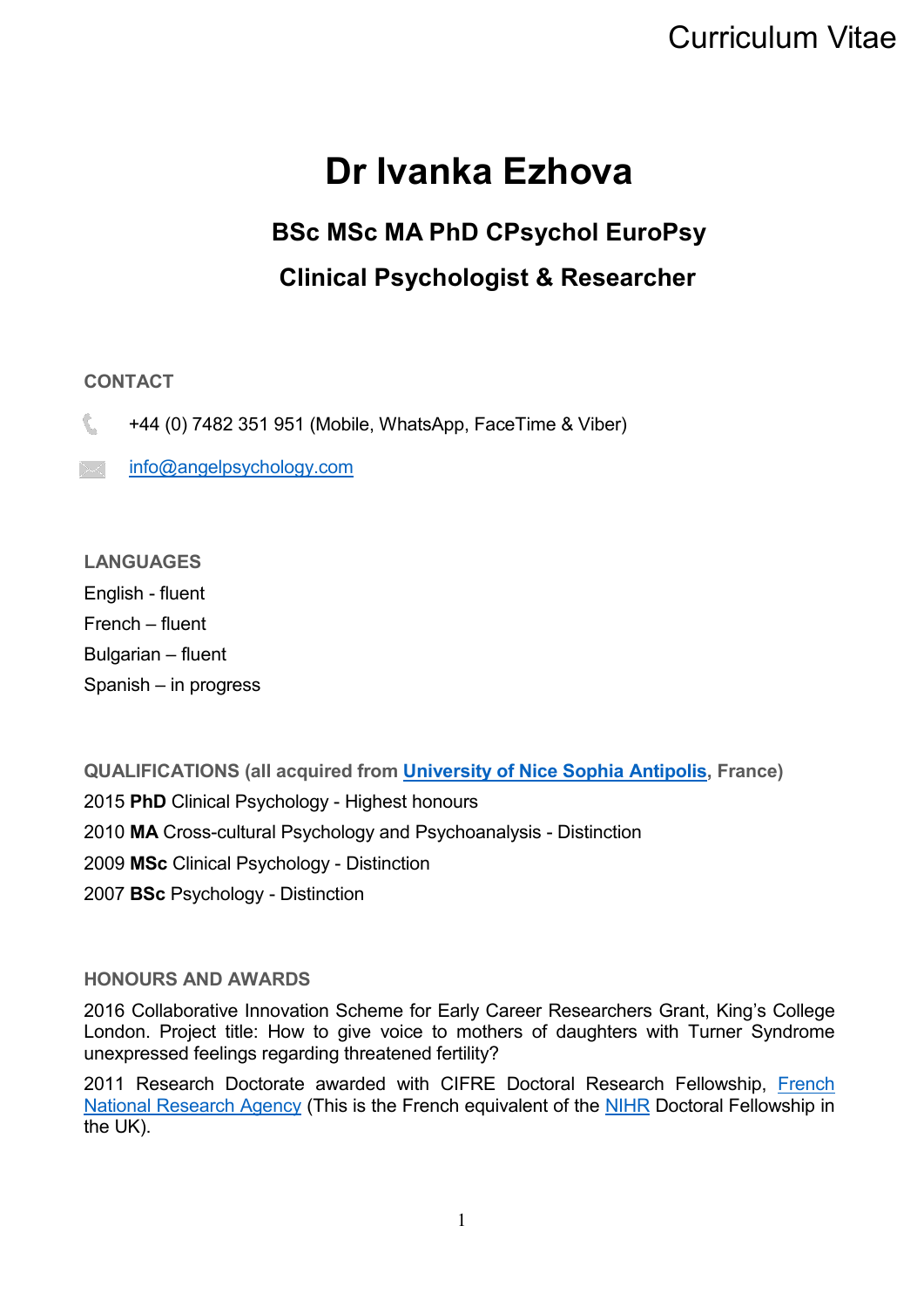## **PROFESSIONAL REGISTRATIONS & MEMBERSHIPS**

Registered Clinical Psychologist | [Health and Care Professions Council](https://www.hcpc-uk.org/) | Reg. No PYL34385 Registered Clinical Psychologist | [ADELI Register France](https://www.iledefrance.ars.sante.fr/numero-adeli-0) | Reg. No 069310811 Registered Psychologist | [Bulgarian Psychological Society|](https://psychology-resources.org/explore-psychology/association-organisation-information/country-information/bulgaria/bulgaria-bulgarian-psychological-society/) Reg. No BG-RP-1563 Chartered member | [British Psychological Society](https://www.bps.org.uk/) | Reg. No 411883 Chartered member [|American Psychological Association](https://www.apa.org/) | Reg. No 13640158

Registered Europsy Psychologist | [European Federation of Psychologists](https://www.europsy.eu/)' Associations | Reg. No UK-012756-201803

## **EXPERIENCE IN THE UK**

## **[ANGEL PSYCHOLOGICAL THERAPY](https://www.angelpsychology.com/) | CLINICAL PSYCHOLOGIST | 2015 - CURRENT**

#### **Main skills**

- **Ethical approach**
- **Extensive knowledge of psychological theories and practice**
- **Integration of research and clinical expertise**
- **Cognitive Behavioural Therapy, Psychodynamic Therapy and Family Therapy specialist**
- Delivering online specialist psychological interventions, assessments and formulations for adolescents and adults, affected with a range of mild to complex mental health problems such as depression, anxiety and stress, postnatal depression and motherhood issues, confidence and low self-esteem, grief and loss, work and career issues, relationship and family issues, bipolar disorder, psychosis, and schizophrenia.
- Collaborating with GPs, Psychiatrists, Clinical Psychologists, and other service providers, involved in the treatment of the clients.
- Advising conference producers on conference agendas. Actively contributed to create the agenda for the [National Counselling & Psychotherapy Conference](https://www.nationalcounsellingconference.co.uk/birmingham/) that was held on 21<sup>st</sup> March 2019 ILEC Conference Centre, Central London.
- Writing for "[Psychology in Practice Magazine](https://psychology-in-practice-magazine.co.uk/)" (UK) where I give advice to healthcare professionals around how to build and develop their online private practice business.
- Writing articles on a monthly basis for "[9 months magazine](http://9m-bg.com/)" (Bulgaria) where I give advice to mothers about how to face, process and treat different psychological and emotional issues related to pregnancy and early motherhood. Founded in 1996, this is the oldest and most prestigious magazine in Bulgaria, with a focus on pregnancy and early motherhood. It has become a leading and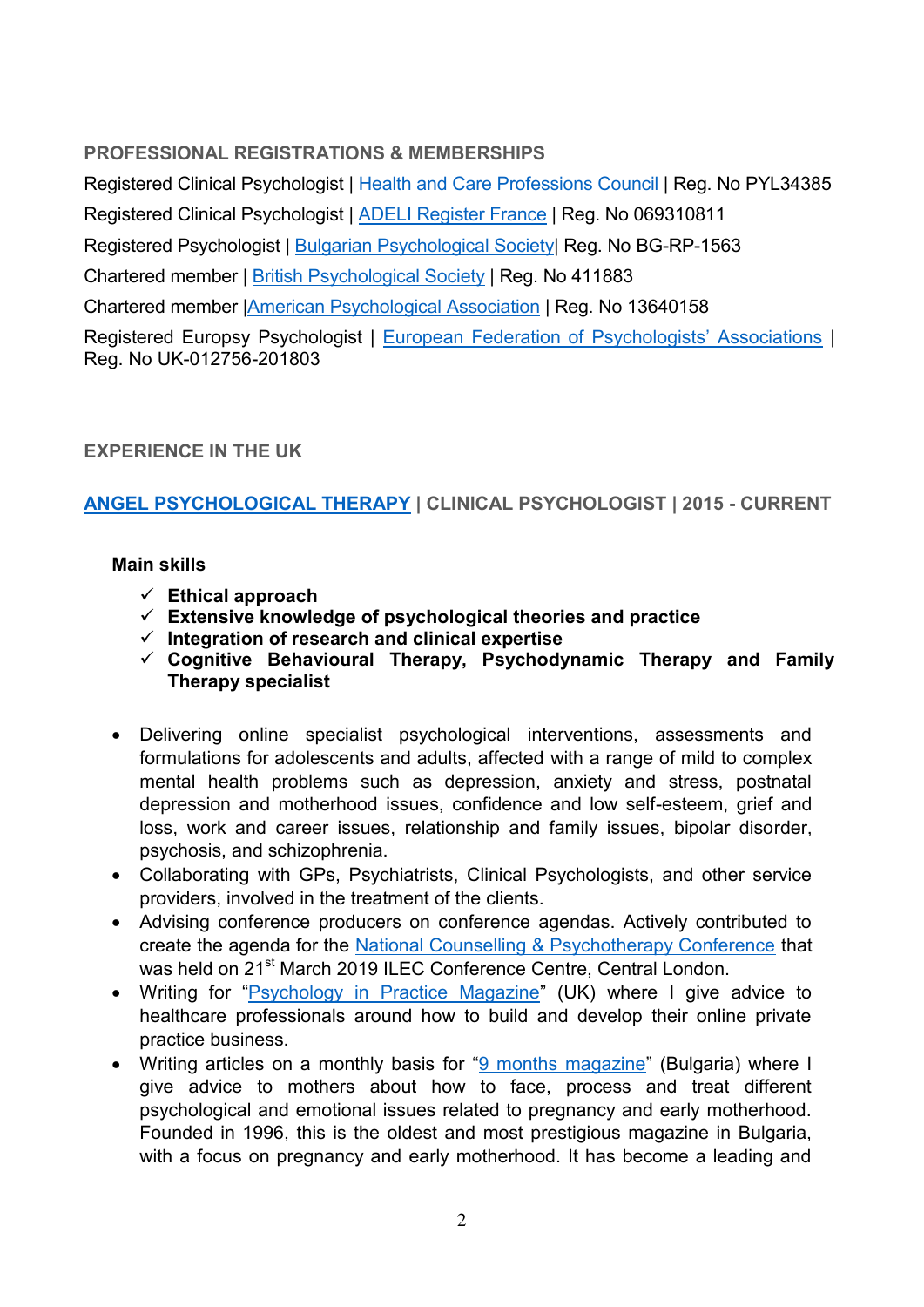renowned media, producing high-quality articles, workshops, lectures and seminars across Bulgaria.

## **KING'[S COLLEGE LONDON](https://www.kcl.ac.uk/) | RESEARCH FELLOW | 2015 – current**

#### **Main skills**

- **Project management**
- **Project coordination**
- **Data collection, analysis and dissemination**
- **Mentoring**
- **Teaching**
- Currently leading the research evaluation of the Older Persons Fellowship. This is a Master's level multidisciplinary programme, designed for senior health professionals who want to become specialists in older people care.
- Data analysis and dissemination, including drafting papers for publications, reports, and presenting at national and international conferences (skilled in using [NVIVO 12](https://www.qsrinternational.com/nvivo/nvivo-products/nvivo-12-plus) & [IBM SPSS Statistics](https://www.ibm.com/analytics/spss-statistics-software) software).
- Leading on the writing of systematic reviews, including all stages of the process (skilled in using [COVIDENCE](https://www.covidence.org/home) software).
- Previously worked for two Heads of Department to support them coordinate, implement and disseminate a range of qualitative and mixed-method research projects in the specialist areas of mental health, psychiatry, and public health.
- Lead the writing-up of research projects, including seeking relevant literature, refining and implementing study designs, preparing research proposals, funding and ethics applications, and coordinating the writing of papers for publication.
- Coordinated and supported research assistants on all aspects of their job role.
- Taught project management and advanced research methods to undergraduate and postgraduate students.
- Recruited, supervised and mentored students awarded with King's Undergraduate Research Fellowships (KURF).

## **EXPERIENCE IN FRANCE**

## **[EDUCATION NATIONALE](https://www.education.gouv.fr/pid37987/for-school-trust.html) | LECTURER | 2013 – 2015**

## **Main skills**

- **Undergraduate curriculum development**
- **Module delivering**
- **Marking**
- Actively collaborated in the successful development of a new curriculum for the BSc Diagnostic and Therapeutic Radiography (first intake September 2012).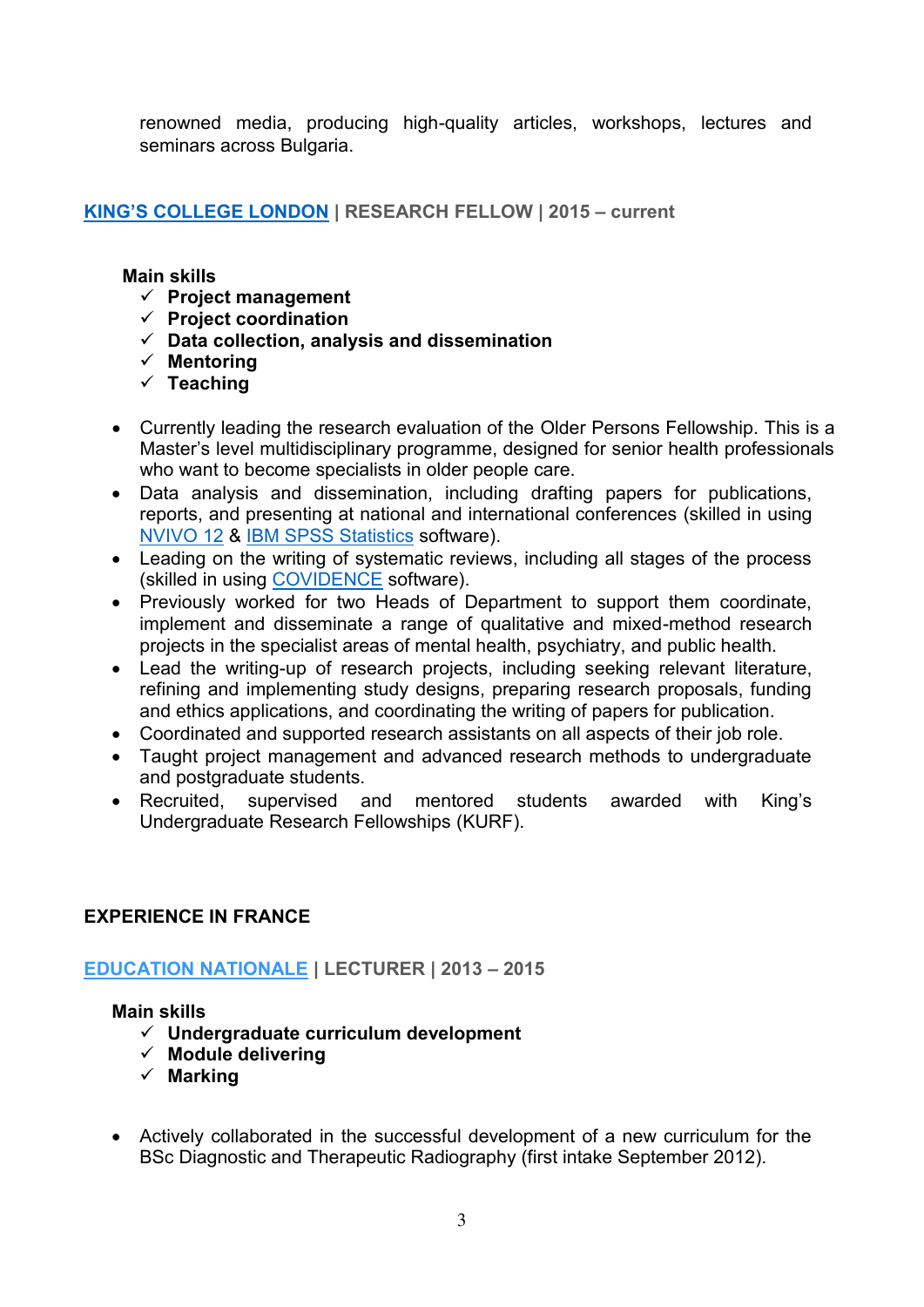- Developed, delivered and managed two Modules: Foundations of Psychology and Patient-healthcare team communication and relationship.
- Responsible for module consistency, teaching, setting and marking of assignments for these two modules, as well as supervision of group projects and dissertations.

#### **[CENTRE ANTOINE LACASSAGNE](https://www.centreantoinelacassagne.org/) | CLINICAL PSYCHOLOGIST | 2011 – 2014**

#### **Main skills**

- **Clinical assessments via observations, interviews and psychometric tests**
- **Ability to cope with emotionally demanding situations**
- **Excellent teamwork and communication**

#### **Clinical responsibilities**

- Provided specialist psychological interventions, formulations and assessments. Worked within a supportive care team for the psychological treatment of teenagers and adults affected with cancer, as well as their family members. Used the following methods: Cognitive Behaviour Therapy, Psychodynamic Therapy, and Systemic Family Therapy.
- Liaised with private practice practitioners, psychiatrists, social workers and other service providers involved in the treatment of the clients.
- Actively collaborated in a highly successful 3-year project from 2011-2014 for the establishment of a cancer care day ward focused on improving the quality of life for patients with chronic and terminal conditions as well as their family. Designed and implemented the procedures used as per the psychological aspects of the project.

#### **Research responsibilities**

 Collaborated in the development of two multidisciplinary multicentric research studies in oncology. Fieldwork, data collection and data analysis:

1. Clinical research study '[EMOTION:](https://clinicaltrials.gov/ct2/show/NCT01977053) Impact of a telephonic monitoring during inter-treatment intervals on emotional state, quality of life and toxicities, on neoadjuvant or adjuvant chemotherapy-treated patients'. ClinicalTrials.gov Identifier: **NCT01977053**. Promoted by Centre Antoine Lacassagne. Responsible for the development of tailored semi-structured qualitative interviews for this project, qualitative data collection and analysis. Liaised with the medical and biostatistics team involved in this study.

2. Clinical research study '[LIFSCREEN:](https://clinicaltrials.gov/ct2/show/NCT01464086) evaluation of whole-body MRI for early detection of cancers in subjects with P53 mutation (Li-Fraumeni syndrome)'. ClinicalTrials.gov Identifier: **NCT01464086**. Promoted by [Gustave-Roussy,](https://www.gustaveroussy.fr/)  [Cancer Campus,](https://www.gustaveroussy.fr/) Paris. Ivanka took part in the creation of tailored semistructured qualitative interviews where I collaborated with the clinical psychologists of the 5 other Cancer Centres involved in this study.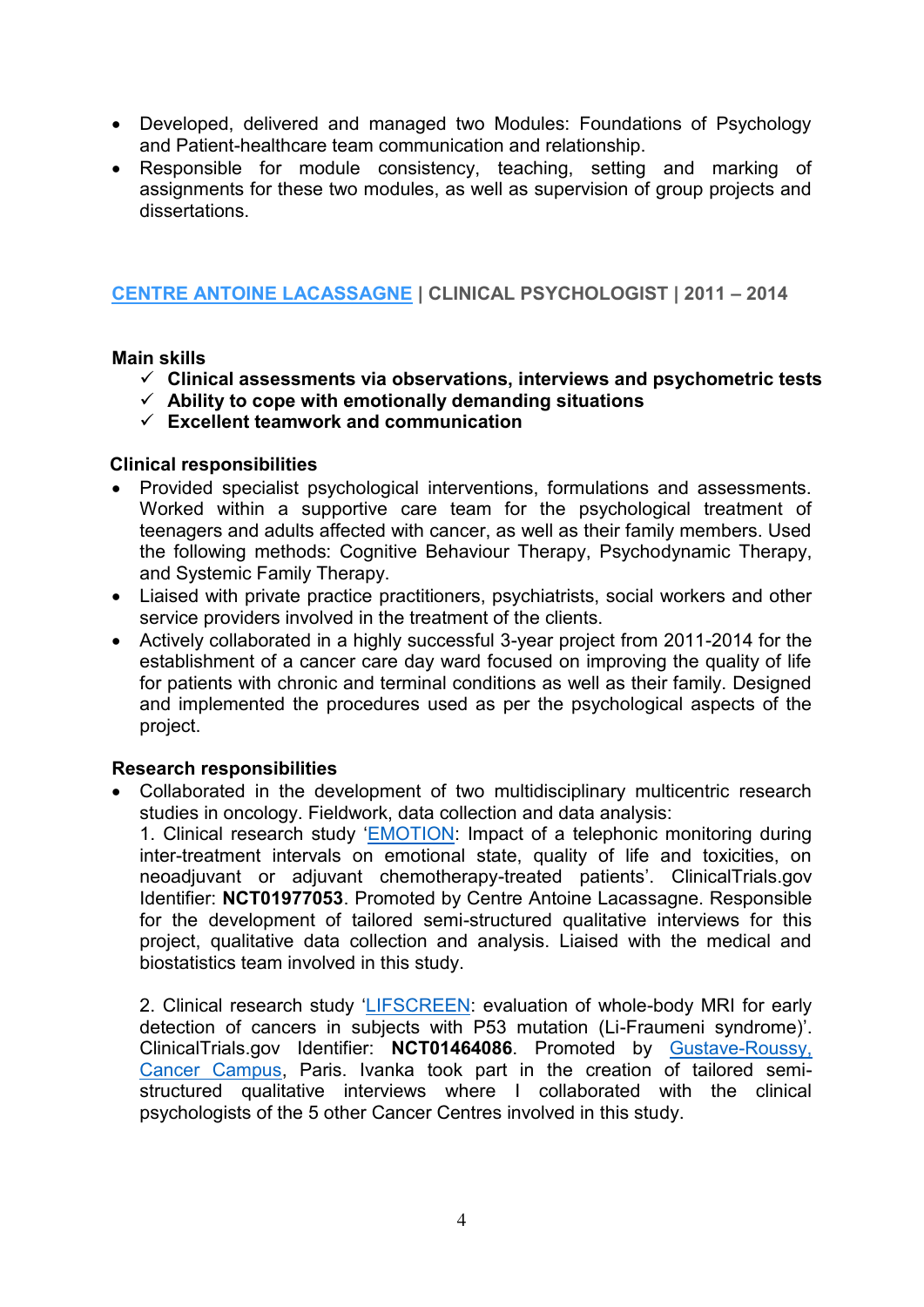- Presented at national and international conferences.
- Contributed to the creation of research and educational networks between the academic and hospital settings.

#### **Education responsibilities**

- Actively involved in the design, organisation and delivery of multidisciplinary clinical-academic seminars bringing together the private, academic and hospital settings.
- Delivered specific education related to the fields of Clinical and Health Psychology to undergraduate, postgraduate and PhD students, medical and allied-medical professionals.
- Supervision of postgraduate students in clinical placement (equivalent of [DClinPsy](https://www.kcl.ac.uk/study/postgraduate/research-courses/doctorate-in-clinical-psychology-dclinpsy) level in the UK).

## **[UNIVERSITY OF NICE](http://unice.fr/) | TRAINEE CLINICAL PSYCHOLOGIST | 2008 – 2011**

Underwent an intensive 3-year clinical placement programme designed for trainees that want to be registered with ADELI Register France and practise the profession of Clinical Psychologist. 3 clinical placements at [Centre Antoine Lacassagne,](https://www.centreantoinelacassagne.org/) [Sainte](http://www.ahsm.eu/etablissements_ahsm/06)  [Marie Psychiatric University Hospital,](http://www.ahsm.eu/etablissements_ahsm/06) and [Henri Wallon CAMHS.](https://www.sanitaire-social.com/fiche/institut-medico-educatif-henri-wallon-villeneuve-loubet-06270/06-1382)

Development of the following skills and competences:

- Evaluation and understanding of the evidence base relevant to Clinical Psychology Practice.
- Assessment and formulation across a wide range of clinical settings and client groups.
- Understanding mental health adjustment across the lifespan (from childhood through to older age).
- Understanding, development and practice of the 4 leading models that guide the clinical psychology practice in the French healthcare system: Behaviour Therapy, Cognitive Behaviour Therapy, Psychodynamic Therapy, Systemic Family Therapy.
- Understanding of the organisational context of clinical practice and its ethical and legal basis.
- Understanding the influence of social and cultural diversity on psychological health and difficulties. Development of knowledge and sensitivity to disadvantage and discrimination.
- Gaining knowledge, skills and confidence to carry out research, evaluation and audit studies, using qualitative, quantitative and mixed methods research designs and methodologies.
- CAMHS clinical placement 1 with a focus on children and adolescents with learning disabilities, ADHD, depression, psychosis, behavioural, communication and emotional difficulties, and antisocial behaviours, including work with their families, with an emphasis on community and systemic orientations.
- Clinical placement 2 at Sainte Marie Psychiatric University Hospital that involves work in services through the lifespan (working age and later life). Intensive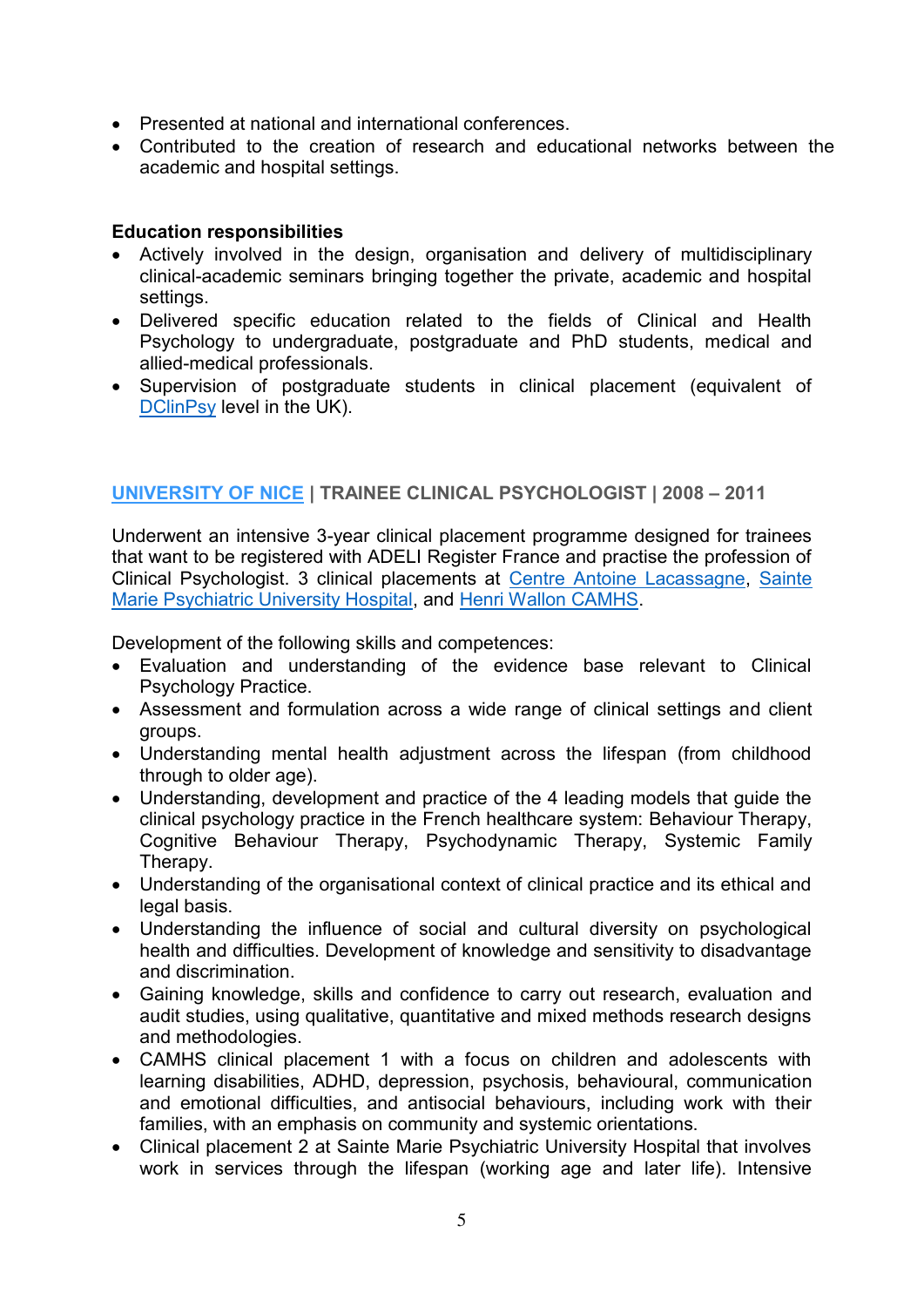specialised experience with adults suffering from different types of psychosis (including schizophrenia, bipolar disorder, borderline personality disorder), depression, mood disorders, anxiety and addictions.

 Clinical placement 3 at Centre Antoine Lacassagne that involves work with adolescents and adults affected with cancer, as well as their family members and carers.

#### **[NICE BENEVOLAT 06](https://www.francebenevolat.org/associations/reseau/association/421) | THERAPEUTIC SUPPORT WORKER | 2008 – 2009**

#### **Main skills**

- **Project development in the charity sector**
- **Sensitive listening and questioning skills**
- Provided high-quality therapeutic support and actively contributed to the development, organisation and implementation of projects related to clients suffering from mental health issues that planned to return to work after a psychiatric hospitalisation, as well as clients struggling with long-term unemployment.
- Provided tailored and individual solutions to help the clients build up their selfesteem and confidence.
- Liaised with families, referrers, and multi-agency providers.

#### **[DOCTORS OF THE WORLD](https://www.medecinsdumonde.org/fr) | CULTURAL MEDIATOR | 2005 – 2006**

#### **Main skills**

- **Communicating in sensitive and challenging situations**
- **Active listening, questioning and clarifying skills**
- **Empathy**
- Provided social guidance for asylum seekers, minority groups and disadvantaged people from Europe and oversea countries.
- In coordination of the field protection staff, accompanied the asylum seekers to the medical, social, psychological, legal, and other services available for them, and provided culturally appropriate communication between them and the service providers.
- Actively took part in interventions aimed in increasing autonomy of asylum seekers by conveying information on practical aspects of living in France.

#### **CONFERENCE PRESENTATIONS IN THE UK | 2015 - CURRENT**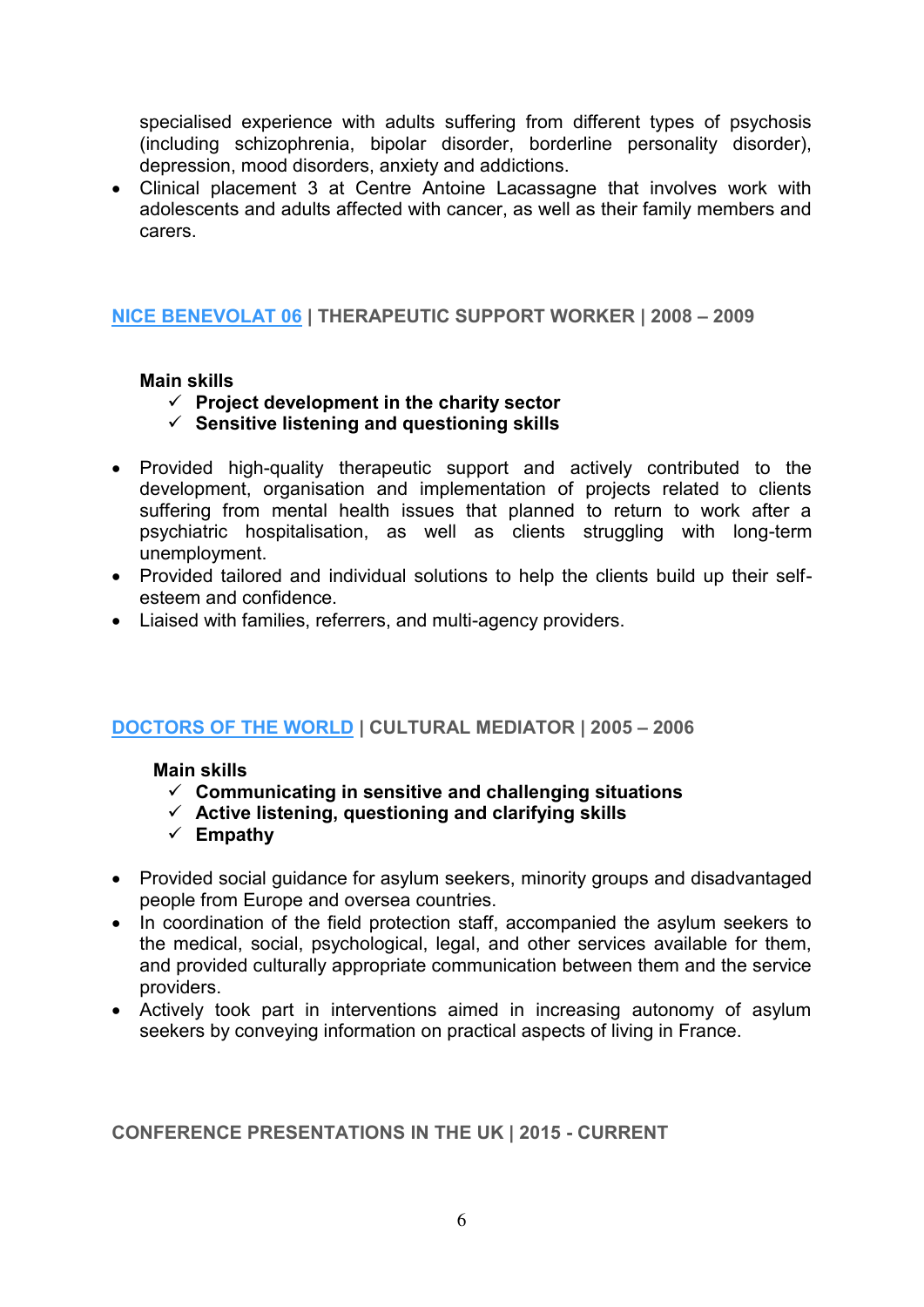- **2019 Ezhova I**. Evidence-based practice in Psychology, Counselling and Psychotherapy. National Counselling and psychotherapy conference 2019. Business Forum Training Professional Development. 21st March 2019 ILEC Conference Centre, Central London.
- **2019** Fitzpatrick JM, **Ezhova I**, Hayes N. Contributing for excellent care for older people: the Older Persons Fellowship. RCN National Research Conference, 3-5 September, Sheffield, UK.
- **2019** Fitzpatrick JM, **Ezhova I**, Hayes N. Contributing for excellent care for older people: the Older Persons Fellowship. Older People's Health & Social Care, Living with choice and control? 7 March 2019. The  $11<sup>th</sup>$  Annual Joint Conference from Age UK London and the Health & Social Care Workforce Research Unit (HSCWRU) and Making Research Count (MRC) at King's College London.
- **2016** O'Dowd Lernihann B, Rafferty AM, Tee S, **Ezhova I**. 2016. Exploring compassionate nursing care using secondary analysis. 2<sup>nd</sup> International Health Congress King's College London.
- **2016** Collin J, Robert G, Purssell E, Hanley J, Mc Carthy G, Bushby D, Toki F, Allen T, Flexen-Cook I, Grist E, Foord E, **Ezhova I**. Making nursing decisions visible: a pilot study to co-design educational experiences of first year student nurses in clinical practice.  $27<sup>th</sup>$  International Networking for Education in Healthcare Conference, Cambridge.

#### **CONFERENCE PRESENTATIONS IN FRANCE | 2012 - 2015**

- **CONFERENCES GIVEN AT [THE FACULTY OF MEDICINE,](http://unice.fr/faculte-de-medecine/presentation) UNIVERSITY OF NICE IN COLLABORATION WITH [NICE RESEARCH CENTER FOR](http://www.net1901.org/association/CREAN-CENTRE-DE-RECHERCHE-ESPACE-ANALYTIQUE-DE-NICE-ASSOCIATION-DE-FORMATION-PSYCHANALYTIQUE-ET-DE-RECHERCHES-FREUDIENNE--ECOLE-PRATIQUE-DE-PSYCHANALYSE-DE-NICE,943095.html)  [ANALYTICAL STUDIES](http://www.net1901.org/association/CREAN-CENTRE-DE-RECHERCHE-ESPACE-ANALYTIQUE-DE-NICE-ASSOCIATION-DE-FORMATION-PSYCHANALYTIQUE-ET-DE-RECHERCHES-FREUDIENNE--ECOLE-PRATIQUE-DE-PSYCHANALYSE-DE-NICE,943095.html)**
- **2015** Alcohol dependence, cancer and body image.
- **2014** Borderline female patients diagnosed with cancer: how to provide efficient psychological support?
- **2014** How to disclose a cancer diagnosis to young women diagnosed with breast cancer? Psychological reactions and doctor-patient relationship.
- **2013** Head and neck cancer patients facing alcohol addiction: psychological context.
- **2013** Impact of a cancer diagnosis and treatments on female patients having faced sexual abuse in early childhood. A case study.
- **2013** How to disclose a cancer diagnosis to young adults and teenagers?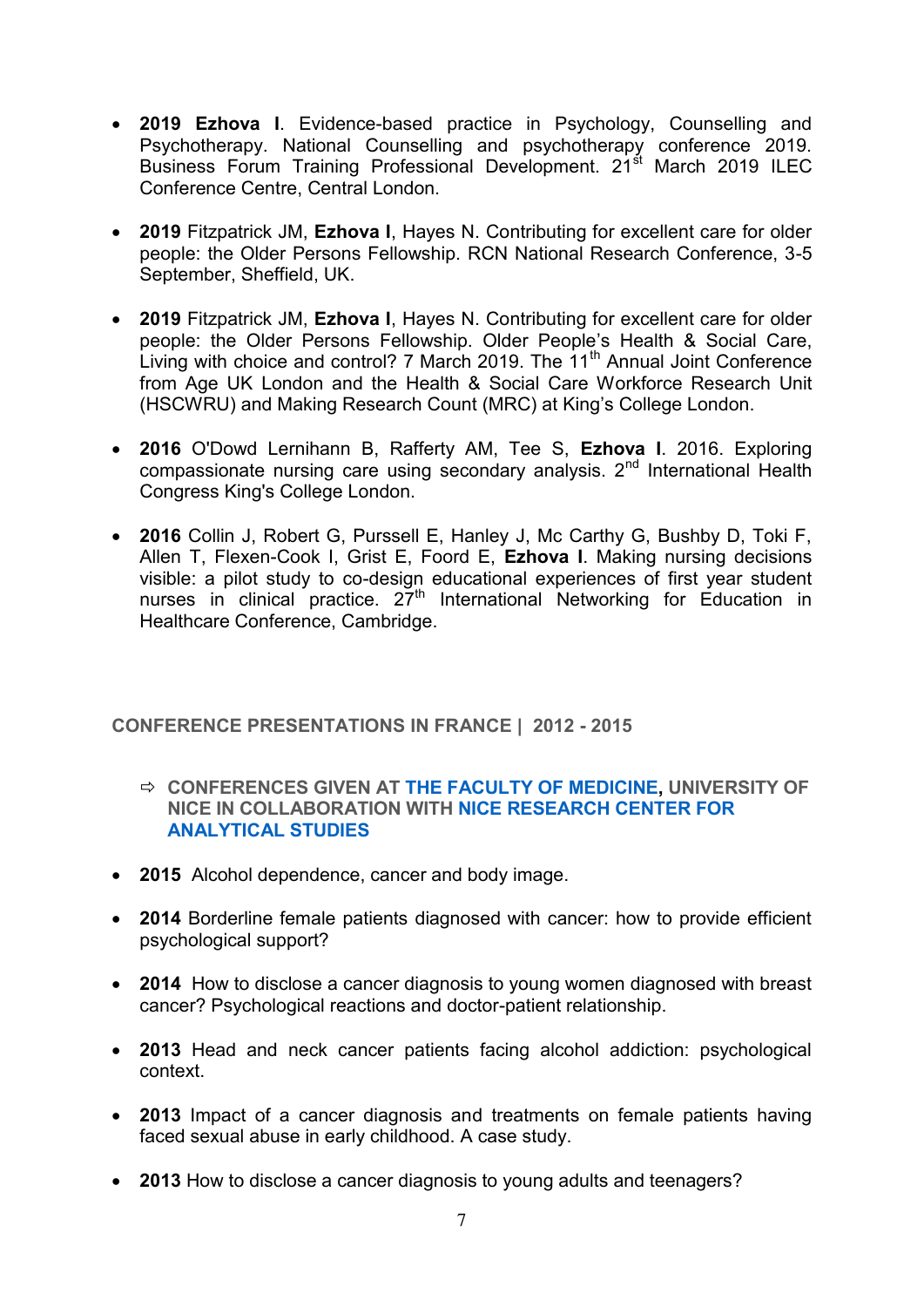- **2013** Patient healthcare team relationship when providing palliative care.
- **2012** Paranoid delirium used as a defense mechanism in a female patient diagnosed with ovarian cancer. A case study.
- **2012** Are there any associations between physical and emotional pain in cancer patients undergoing specific treatments?

#### **GRANTS AND RESEARCH PROJECTS**

- **ONGOING PROJECTS AT KING'S COLLEGE LONDON**
- **2018 Title**: What are the models and frameworks that enable healthcare professionals to develop their public health practice - a scoping study? Expression of interest to carry out a Scoping Study on the current evidence base for Public Health Nursing and Midwifery. Project submitted to the WHO Collaborating Centre for Public Health Nursing and Midwifery UNK-277, Public Health Nursing and Midwifery Academic Network (£10 000). Mrs Patricia Burrows, **Dr Ivanka Ezhova**, Dr Shelley McLetchie-Holder, Dr Mary Malone, Dr Lynn Sayer, Mrs Nicola Davies.  **Principal Investigator**: Dr Mary Malone.
- **2016 Title**: Development of the Self-Injury Toolkit (SIT) Intervention for nonmental health nurses who work with vulnerable young people who self-injure (Reference no: ILP-POR-2017-097). Dr Ivanka Ezhova was part of the team who submitted Grant application in October 2016 to Health Research Board (HRB) Investigator-Led Projects scheme (ILP) (€348,526). Shortlisted and currently in preparation for Economic and Social Research Council (ESRC) for January 2018 submission.

**Principal Investigator**: Dr Annmarie Grealish.

- **2016 Title**: The Effectiveness of Youth Peer Mentoring in Schools in Promoting Mental Wellbeing: A Systematic Review. Dr Ivanka Ezhova was actively involved in the writing of a systematic review in collaboration with Dr Annmarie Grealish, Dr Sara Tai, Dr Mary Malone, Dr Lynn Sayer and Mrs Jane Pothecary. **Principal Investigator**: Dr Annmarie Grealish.
	- **COMPLETED PROJECTS AT KING'S COLLEGE LONDON**
- **2015 Title**: Hidden voice: how to give voice to mothers of daughters with Turner Syndrome unexpressed feelings regarding threatened fertility?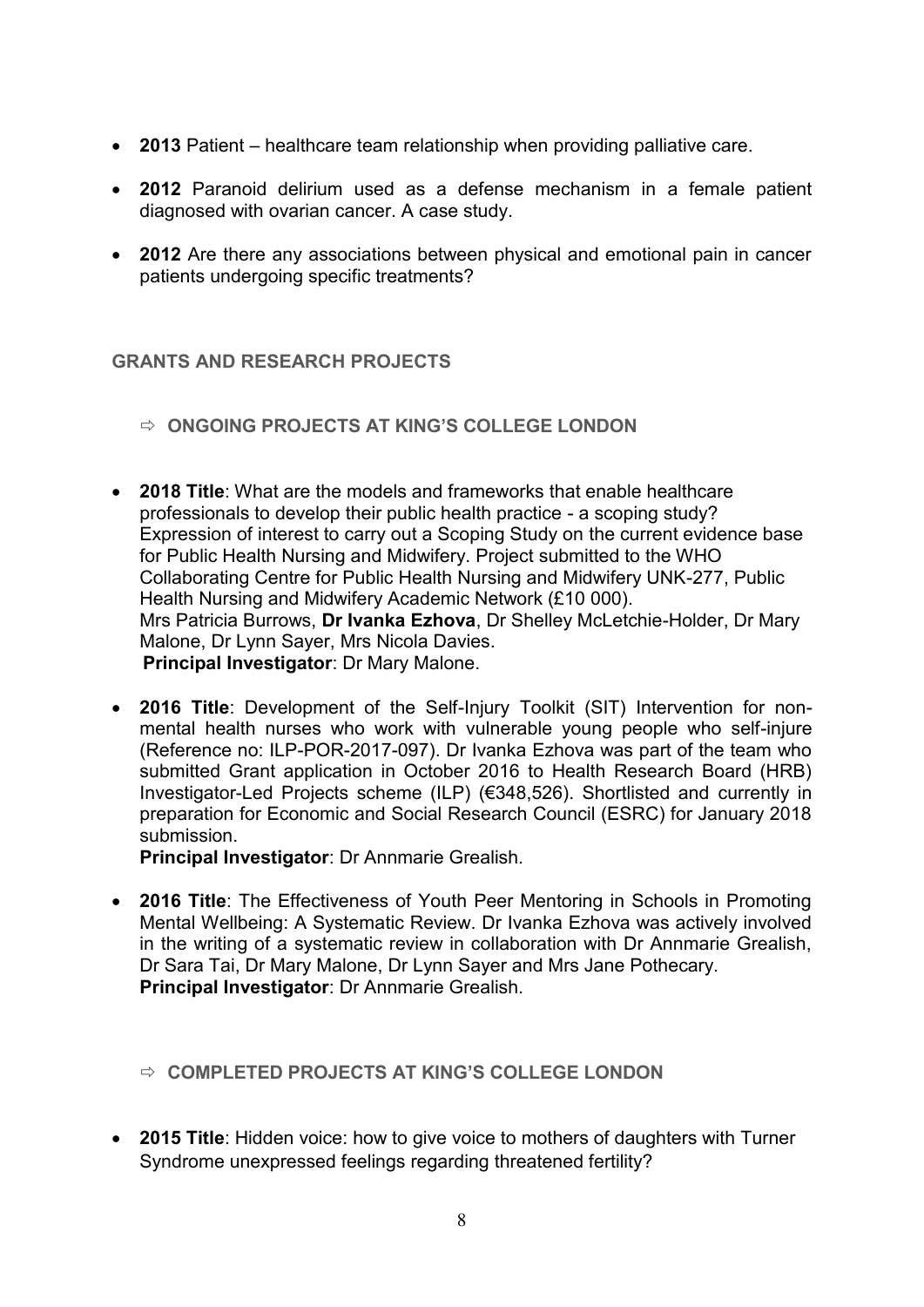The project was awarded by King's Cultural Institute (£5000). Dr Ivanka Ezhova collaborated in the writing and submission of the research proposal. **Principal Investigator**: Dr Jacqueline Collin.

 **2015 Title:** How can parents share sensitive information with children with longterm conditions?

The project was awarded by King's College Undergraduate Research Fellowship Scheme.

Dr Ivanka Ezhova was involved in the writing and submission of the research proposal, recruitment, supervision and mentoring of one undergraduate and one postgraduate student throughout the project.

**Principal Investigator**: Dr Jacqueline Collin, Lecturer and Head of Department of Child and Family Health, Florence Nightingale Faculty of Nursing, Midwifery & Palliative Care

**Co-investigator**: Dr Ivanka Ezhova.

## **COMPLETED PROJECTS IN FRANCE**

 **2015** Doctoral thesis, entitled '[Poetic writing and cancer: a psychoanalytic model](http://www.theses.fr/2015NICE2026)' awarded with CIFRE Doctoral Research Fellowship, French National Research Agency (French equivalent of the NIHR Doctoral Fellowship). **Supervisor**: Pr Jacques Cabassut, Professor in Clinical Psychology, University of Nice.

## **LIST OF ARTICLES**

## **PEER-REVIEWED SCIENTIFIC ARTICLES**

- Fitzpatrick, J., **Ezhova, I.**, Hayes, N. (2019) Evaluating an education programme for specialist nurses and allied health professionals working in older people healthcare services – a qualitative analysis. Article in Prep.
- **Ezhova, I**., Savage, L., Cassidy, J., Okwuokei, A., Bonnet, C., Dickinson, T. (2019) What are the barriers that stop older adults seeking sexual health advice and treatment? A scoping study. Article in prep.
- Fitzpatrick, J., **Ezhova, I.**, Hayes, N. (2019) Evaluating an education programme for specialist nurses and allied health professionals working in older people healthcare services – a mixed-methods analysis. Article in Prep.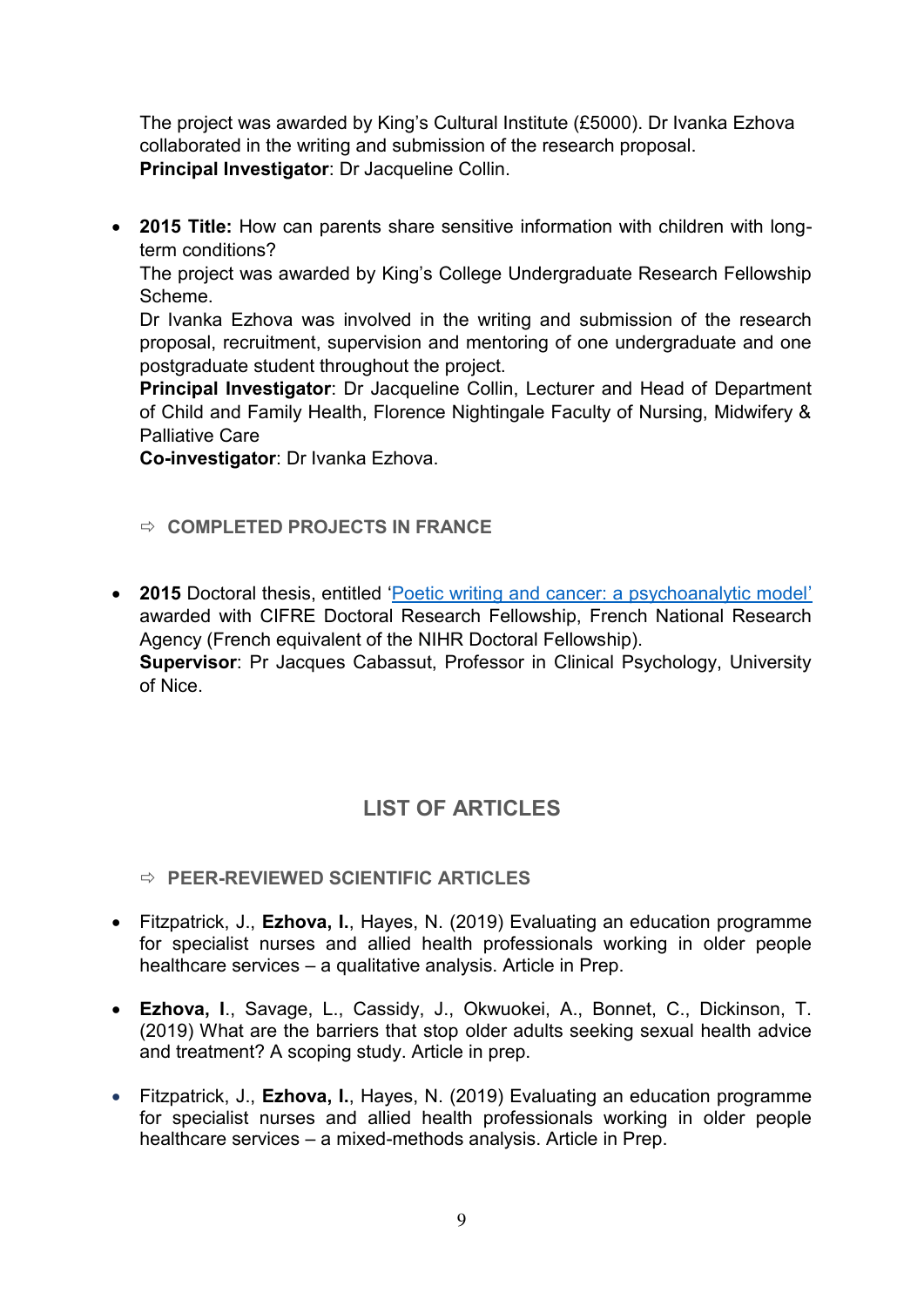- Naughton, C., **Ezhova, I.**, Fitzpatrick, J., Hayes, N. (2019) A systematic review of successful interventions to reduce turnover and increase retention of nurses in gerontology. Article in prep.
- Naughton, C., **Ezhova, I**., Fitzpatrick, J., Hayes, N. (2019) Developing and codesigning the Retention & Early Career Older People's Nurse Development Pathway (ECHO). Article in prep.
- Naughton, C., **Ezhova, I**., Fitzpatrick, J., Hayes, N. (2019) Research evaluation of the effectiveness of the Retention & Early Career Older People's Nurse Development Pathway (ECHO) in recruiting and retaining nurses in gerontology. Article in prep.
- Naughton, C., **Ezhova, I**., Fitzpatrick, J., Hayes, N. (2019) Recruitment and retention of early career nurses in gerontology. Students and stakeholders' perspectives. Article in prep.
- **Ezhova, I.**, Sayer, l., Malone, M. (2019) Public health professionals' specifics roles in the developed and developing countries: messages from a narrative review of the public health literature. A scoping review. Article in prep.
- Grealish, A., Finnegan, A., Tai., S., Gantert, K., and **Ezhova, I**. (2019) Empowerment Concept, Evidence and Future Directions. Article in prep.
- Grealish, A., Gantert, K., Finnegan, A., and **Ezhova, I.** (2019) What are the experiences of healthcare professionals in using health to support people with mental health problems? A systematic review. Article in prep.
- Grealish, A., Tai, S., Malone, M., Sayer, L., Pothecary, J. and **Ezhova, I**. (2019) The Effectiveness of Youth Peer Mentoring in Schools in Promoting Mental Wellbeing: A Systematic Review. Article in prep.
- Dillane, B., **Ezhova, I.**, Ryan, S., Tee, S., Rafferty AM. (2018). Cameos of Compassion: Exploring compassionate care using secondary analysis of digital patients' stories. Innovations in Global Health Professions Education.
- Malone, M., Whittaker, K., Cowley, S., **Ezhova, I.,** and Maben, J. (2016). Health visitor education for today's Britain: messages from a narrative review of the health visitor literature, Nurse Education Today, 44:175-186.
- **Ezhova, I.,** Martinez, N., Ciais, C., Fogliarini, A., Cherikh, F., Coso, D., Peyrade, F. (2014). How to effectively disclose a cancer diagnosis to young adults and teenagers? Bulletin du Cancer, 101(6):564-570.

#### **NON PEER-REVIEWED ARTICLES PUBLISHED IN [PSYCHOLOGY IN](https://psychology-in-practice-magazine.co.uk/)  [PRACTICE MAGAZINE](https://psychology-in-practice-magazine.co.uk/) (2019)**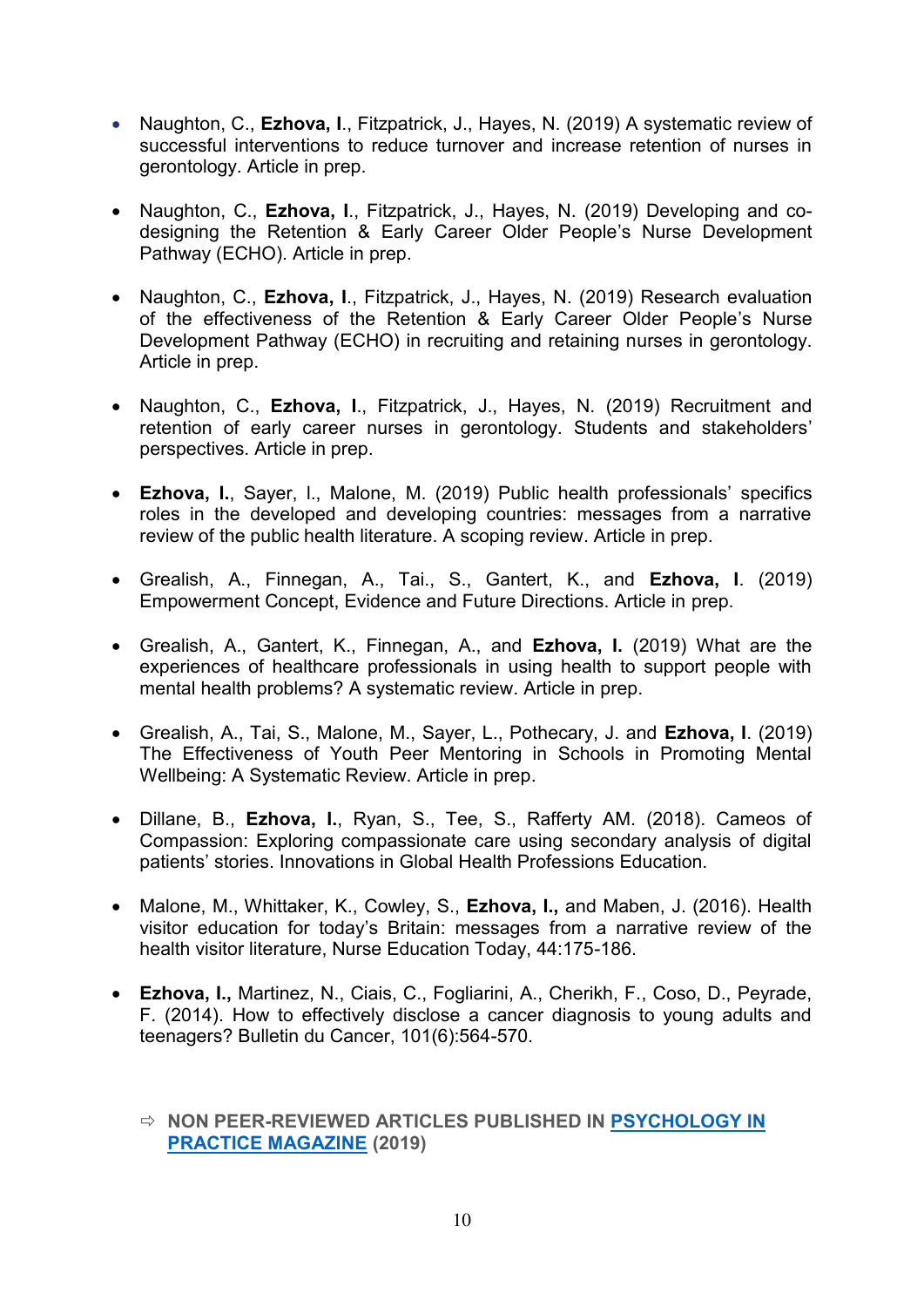- Practitioner challenges in digital therapy (Part 1)
- Practitioner challenges in digital therapy (Part 2)

#### **NON PEER-REVIEWED ARTICLES PUBLISHED IN "[9 MONTHS](http://9m-bg.com/)  [MAGAZINE](http://9m-bg.com/)" (2016-2019) TITLES TRANSLATED FROM BULGARIAN**

- What are the secrets to effective mother-child communication?
- Is your child jealous of their siblings? Tools to dissolve sibling jealousy.
- How to stay close after having a baby?
- I feel left out and jealous of our new baby. Is this normal?
- What to do when having troubles conceiving?
- How to strengthen my child's emotional intelligence?
- Immigrant parents and their children's life experiences
- I am parenting my children the opposite of how I was raised
- Help me! My child does not want to speak Bulgarian. Experiences of immigrant mothers.
- How to make Christmas memorable for my children?
- Differences in perceived parenting style between mothers and fathers
- Christmas: are we buying our children's love?
- Eating for two: does an organic diet make a difference?
- Weight gain after pregnancy : what are my husband's perceptions?
- How do I stop controlling towards my partner?
- Returning to work after maternity leave
- What is the "best" parenting style to raise a child?
- Parenting children with positive reinforcement. A clinical insight
- Why do parents compare their children to other children?